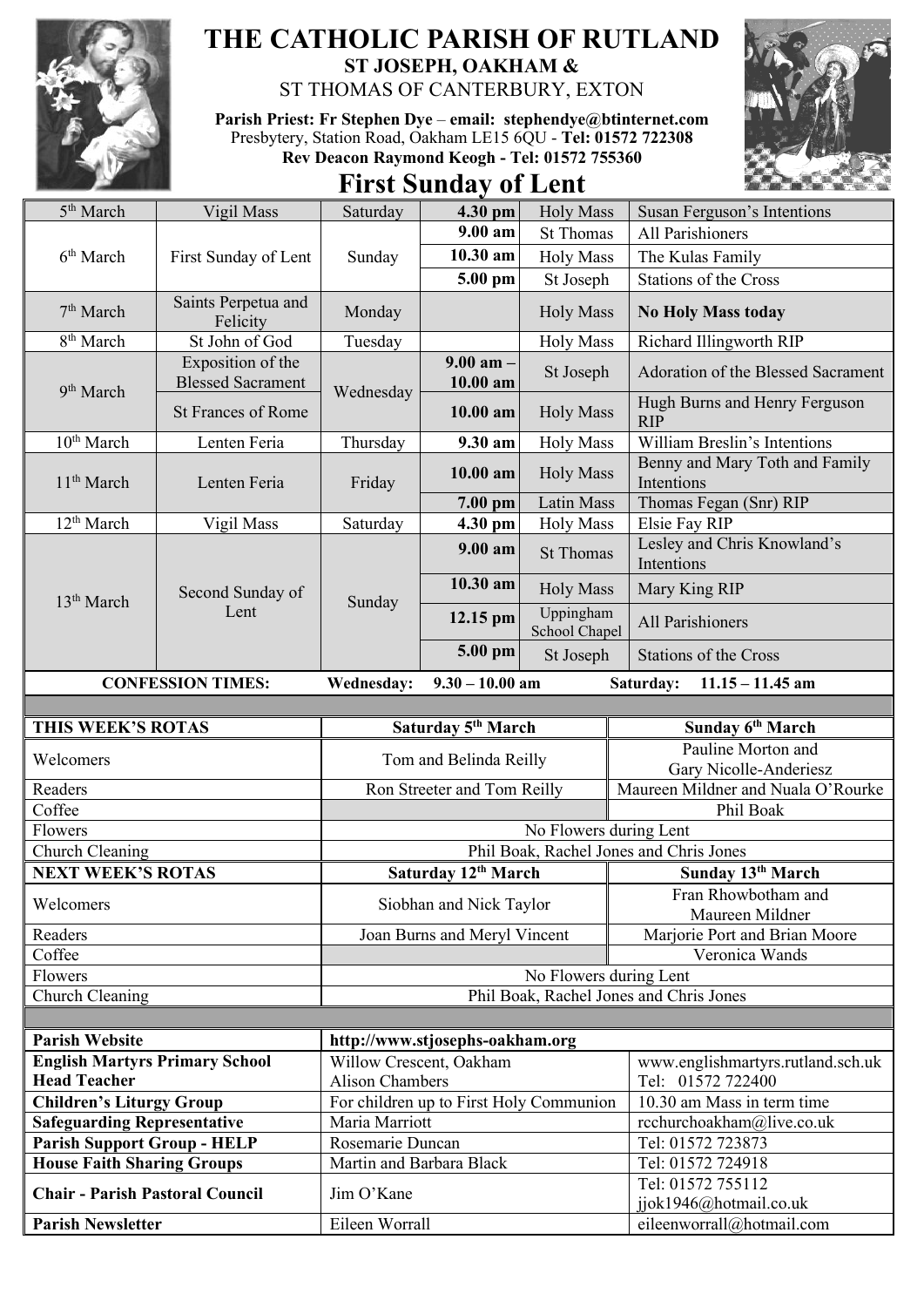**Please pray for the following who are ill:** *Colleen Lully, Mary Hurst, Sarah Ennis, Marie-Jeanne LloydHughes, Philip Quinn, Teresa Thompson, Sharon Larkworthy, Halina Woolford, Myra Smith, Janet and Barry ChalmersStevens, Fr David Bowler, Annie Welsh, Floss Jepson, Joy Widdows, Krystyna Chritchlow, Sally Blythin, Richard Goodger, Jim Whalley,, Fr John Trenchard, Elisabeth Simpson, Florence Valentine, Alison Pepperdine. Neil Mackenzie, David Price, Fr Kevin Gradwell, Moira McCormick, Claire Smith, Fiona Ruddle, Calum Simpson and Angela Munton, John Shortmoor,Joseph Shortmoor and Fr Tom McGovern - If you cannot see your loved one's name in this sick list online you need to sign a consent form – please email Maria at*[rcchurchoakham@live.co.uk](mailto:rcchurchoakham@live.co.uk)*.*

*Anniversaries Frederic Hudson, Emma Gardner, Beatrice Tyler, Michael O'Rourke, Kath Houlden, Elizabeth Hawthorne, Patricia Beckett, Andrew Seale, Hugh Burns, Henry Ferguson, James Rouse, Manuela Cox, Atelia Leandro, Mary Rathbone, Richard McCarthy, Paul Keany, Peter Rafferty, Vera Williamson, John Wyatt, Leslie Gauntlett, Patricia Maiden, Thomas Ruane and George Stephens*

| $m_{\rm H}$ over $\lambda v$ orepries                                                                                                  |                                                                                                                                  |  |  |  |  |  |
|----------------------------------------------------------------------------------------------------------------------------------------|----------------------------------------------------------------------------------------------------------------------------------|--|--|--|--|--|
| <b>Last week's collection</b>                                                                                                          | <b>LENT</b> The message of Lent is made clear in the liturgy for Ash Wednesday.                                                  |  |  |  |  |  |
| Envelopes<br>£50.00                                                                                                                    | As we are given ashes on our foreheads, we will hear the priest say, "Repent, and                                                |  |  |  |  |  |
| £145.05<br>Loose Plate                                                                                                                 | believe in the Gospel". These are powerful words. They are in direct opposition to                                               |  |  |  |  |  |
| <b>Standing Orders</b><br>£630.00                                                                                                      | most of what we will see and hear around us every day. We do not live in a society                                               |  |  |  |  |  |
| £825.05<br>Total                                                                                                                       | where many people are Catholics. It is not like living in Medieval England when                                                  |  |  |  |  |  |
| Don't forget to join us for                                                                                                            | the Church was the focal point of every town and village and where the seasons of                                                |  |  |  |  |  |
| coffee after Holy Mass on                                                                                                              | the Christian year were part of life for everyone. In order to create a sense of the                                             |  |  |  |  |  |
|                                                                                                                                        | importance of Lent, we will have to develop it within our own hearts and in our                                                  |  |  |  |  |  |
| Wednesday and Sunday.                                                                                                                  | homes and families.                                                                                                              |  |  |  |  |  |
| <b>First Holy Communion and</b>                                                                                                        | In Lent we should take extra time to pray. We should bring back into our lives                                                   |  |  |  |  |  |
| <b>Confirmation Preparation</b> classes take                                                                                           | things that we may have allowed to fade out: praying every morning when we rise,                                                 |  |  |  |  |  |
| place on Wednesdays in the Meeting                                                                                                     |                                                                                                                                  |  |  |  |  |  |
| Room. First Holy Communion is at                                                                                                       | every night before going to bed, saying the Rosary during the day, saying Grace at                                               |  |  |  |  |  |
| 4.00-5.00 pm; Confirmation at 5.30 pm.                                                                                                 | meals. We could make this Lent a time when we really reflect on the importance of                                                |  |  |  |  |  |
|                                                                                                                                        | what we are doing when we receive Holy Communion. Do we make a proper                                                            |  |  |  |  |  |
| <b>Stations of the Cross each week in Lent</b>                                                                                         | thanksgiving afterwards? Or do we hurry away from Church, leaving before the                                                     |  |  |  |  |  |
| on Fridays at 10.45 am. We will share                                                                                                  | Mass ends so as to be first in the exit from the car park? Do we start to chatter with                                           |  |  |  |  |  |
| this Lenten Devotion on alternate                                                                                                      | friends while still in the Church as Mass ends and while others might still be                                                   |  |  |  |  |  |
| Fridays with the parishioners of All                                                                                                   | praying? Our Lenten traditions help us to share with Jesus his experience of the                                                 |  |  |  |  |  |
| Saints, beginning at All Saints on Friday                                                                                              | desert.                                                                                                                          |  |  |  |  |  |
| 4 <sup>th</sup> March. On Friday 11 <sup>th</sup> March, we                                                                            | During Lent we could recall the Church's instruction that we make every Friday a                                                 |  |  |  |  |  |
| will be in St Joseph's and alternate                                                                                                   | day of penance. We are meant to perform some penitential $act$ – for example,                                                    |  |  |  |  |  |
| Fridays. On all Sundays in Lent, we                                                                                                    | refrain from meat or from some favourite snack or treat. Do we? In Lent, we                                                      |  |  |  |  |  |
| will also make the Stations of the Cross                                                                                               | should be performing some serious and genuine act of penance – giving up sweets or                                               |  |  |  |  |  |
| at 5.00 pm in St Joseph's.                                                                                                             | coffee or alcohol or TV. If we find ourselves saying "Oh, I don't have any sins for                                              |  |  |  |  |  |
|                                                                                                                                        | which I need to do penance" are we sure we are telling the truth about ourselves?                                                |  |  |  |  |  |
|                                                                                                                                        | A warm welcome to Alexander Jack Patrick Charrington, Christopher Jackson Mathews and Alfred Louis Mathews who join              |  |  |  |  |  |
|                                                                                                                                        | God's family, the Church, through the Rite of Baptism on Sunday 6 <sup>th</sup> March at St Thomas of Canterbury, Exton. May God |  |  |  |  |  |
| guide and protect them throughout their lives.                                                                                         |                                                                                                                                  |  |  |  |  |  |
|                                                                                                                                        | The winners of the St Joseph's and English Martyrs 200                                                                           |  |  |  |  |  |
| <b>Planned Giving Envelopes</b> The next year's planned giving                                                                         | <b>Club</b> for January are as follows:                                                                                          |  |  |  |  |  |
| envelopes are now available at St Joseph's and                                                                                         | $1st$ prize<br>Gavin Slattery<br>£100                                                                                            |  |  |  |  |  |
| St Thomas's. If you don't see one with your name on, please                                                                            | $2nd$ prize<br>£20<br>Christine Slattery                                                                                         |  |  |  |  |  |
| contact Maria at rechurchoakham@live.co.uk                                                                                             | $3rd$ prize<br>£10<br>Pauline Pitts                                                                                              |  |  |  |  |  |
| LACY Outside Stations of the Cross - 3 <sup>rd</sup> April 2022 - at the Rosmini Centre, Ratcliffe on the Wreake, LE7 4SJ. Calling all |                                                                                                                                  |  |  |  |  |  |
| young people, families and friends – come and share some time with us taking a "Journey with Jesus" as we make the Stations            |                                                                                                                                  |  |  |  |  |  |
| of the Cross outside in the grounds of the Rosmini Centre, commencing at 1.30 pm. This will be followed by a Celebration of            |                                                                                                                                  |  |  |  |  |  |
|                                                                                                                                        | Mass and light refreshments. With LACY support and help, we are hoping that young people will lead the Stations and feel         |  |  |  |  |  |
| they can be involved in the Celebration of Mass through music and readings. Let us know if you can be with us and would like           |                                                                                                                                  |  |  |  |  |  |
| to be involved. Contact paulinepayne@hotmail.com or claudiacoxon@googlemail.com                                                        |                                                                                                                                  |  |  |  |  |  |
| Help If any of our parishioners who are drivers would be willing to transport other parishioners to hospital appointments,             |                                                                                                                                  |  |  |  |  |  |
| doctors appointments etc., please contact Rosemarie Duncan on 01572 723873 or email martinduncan352@gmail.com                          |                                                                                                                                  |  |  |  |  |  |
| <b>Lateral flow tests</b> If anyone would like any lateral flow tests, please get in touch with Maria at rechurchoakham@live.co.uk     |                                                                                                                                  |  |  |  |  |  |
| Littleway Healing Ministries – "Freedom Through Jesus" We continue to run twice monthly evenings of Praise, Prayer and                 |                                                                                                                                  |  |  |  |  |  |

**Littleway Healing Ministries** – "Freedom Through Jesus" We continue to run twice monthly evenings of Praise, Prayer and Healing using Zoom. Our next event dates are 15<sup>th</sup> March-5<sup>th</sup> April; 21<sup>st</sup> April-3<sup>rd</sup> May and 19<sup>th</sup> May – all from 7.00-9.00 pm. Zoom meeting link – [https://zoom.us/j/98503370245;](https://zoom.us/j/98503370245) Meeting ID 9850 337 2045; Password 643344. Should you need any further information, please contact our administrator Richard: [administrator@littlewayhealingministries.com](mailto:administrator@littlewayhealingministries.com)